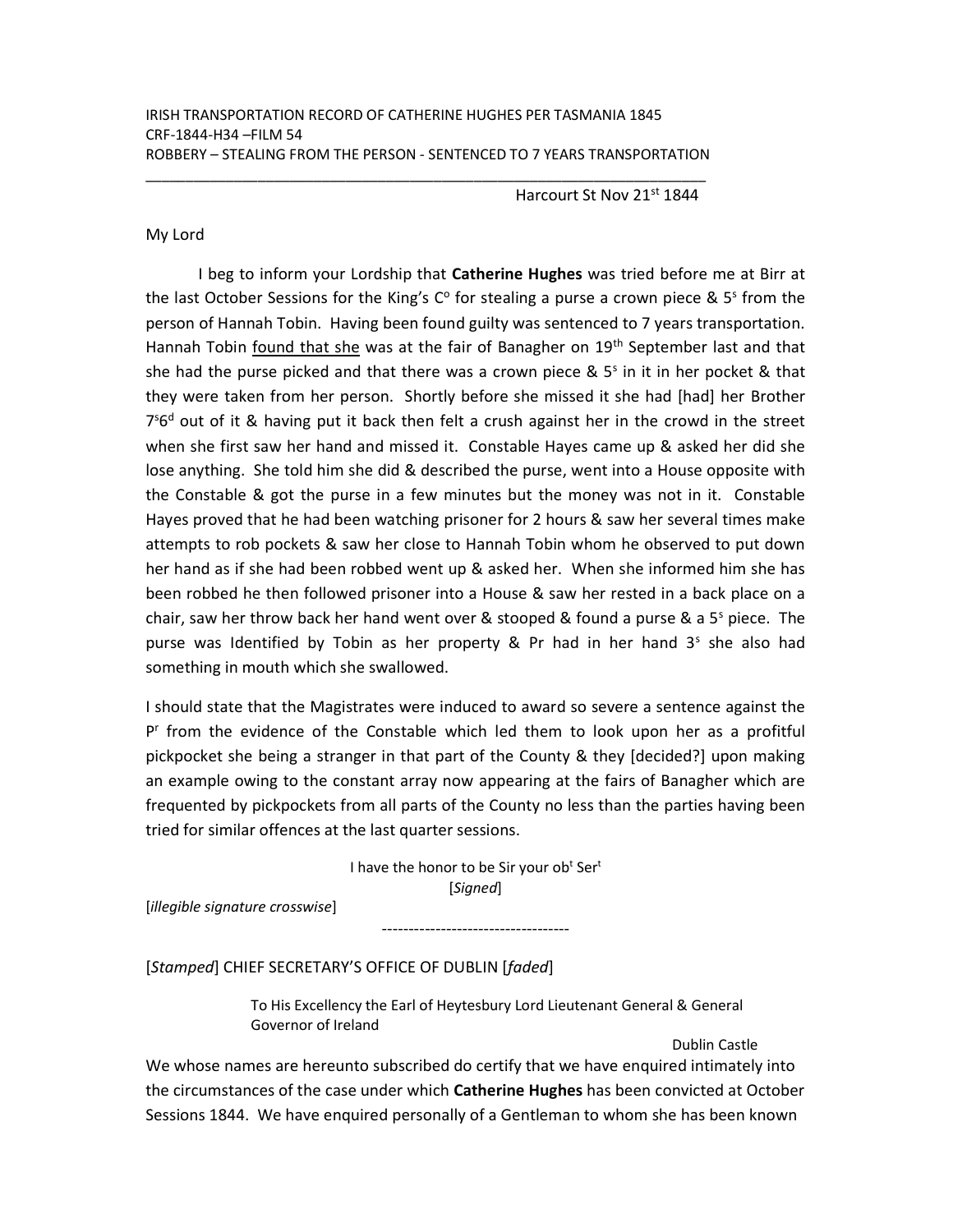in this Town for a period over six years, and from the Character she has received and from all the other circumstances of the Case, coupled with her extreme youth, that of seventeen years only. We respectfully approach his excellency the Lord Lieutenant and recommend her highly as a fitting person to whom in extent the Royal Clemency and commutation of Her sentence of seven years Transportation beyond the seas to that of imprisonment in the Kings County Gaol at Tullamore for any period however long as to Your Excellency in your great wisdom and mercy may seem meet.

Dated the 28<sup>th</sup> day of March 1845

John Portland JW Briscow

Charles Portland **Henry Whiteside**  William Ryan Patk D Irwin Joseph [?]

[7 signatures illegible] Edward Duggan W Hitchins [crosswise]

------------------------------

To His Excellency the Earl of Heytesbury Lord Lieutenant, Lieutenant General & General Governor of Ireland

The very Humble Memorial of Catherine Hughes late of Aughrim the County of Roscommon Chapwoman and Merchant

Most Humbly Sheweth:-

 That your wretched supplicant stood her trial at the last October Sessions of Birr in year 1844 and was convicted on circumstantial Evidence only and not direct for taking from the person of a woman whose name she neither then & since had Learned. The sum of Eight Shillings St<sup>g</sup> in silver: and for this alleged offence your humble Supplicant is now and since October last, in her Majesty's Prison at Tullamore in the King's Co<sup>y</sup>, under a Rule of Transportation for seven years beyond the seas, removed for such her offence, even if really guilty from her native land, perhapse for ever torn from the bosoms of all she holds dear an aged Mother, and five orphand Bros and Sister, your Supplicant once their Prop and Stay for maintenance and support, but now their cause of shame, their total ruin.

Your humble Suppl<sup>t</sup> most humbly shews that the Evidence of the Prosecutrix was to that effect, namely "that the Pros<sup>x</sup> did not know "Pris<sup>r</sup> did not see her on the day in "question, the Market or Fair day of "Banaher in  $K<sup>s</sup>$  Co<sup>y</sup> in October last – did "not know her when was bro[ugh]t before Pros<sup>x</sup> "for Identification. "On the contrary "believes Pris<sup>r</sup> is not the Person that "robbed her.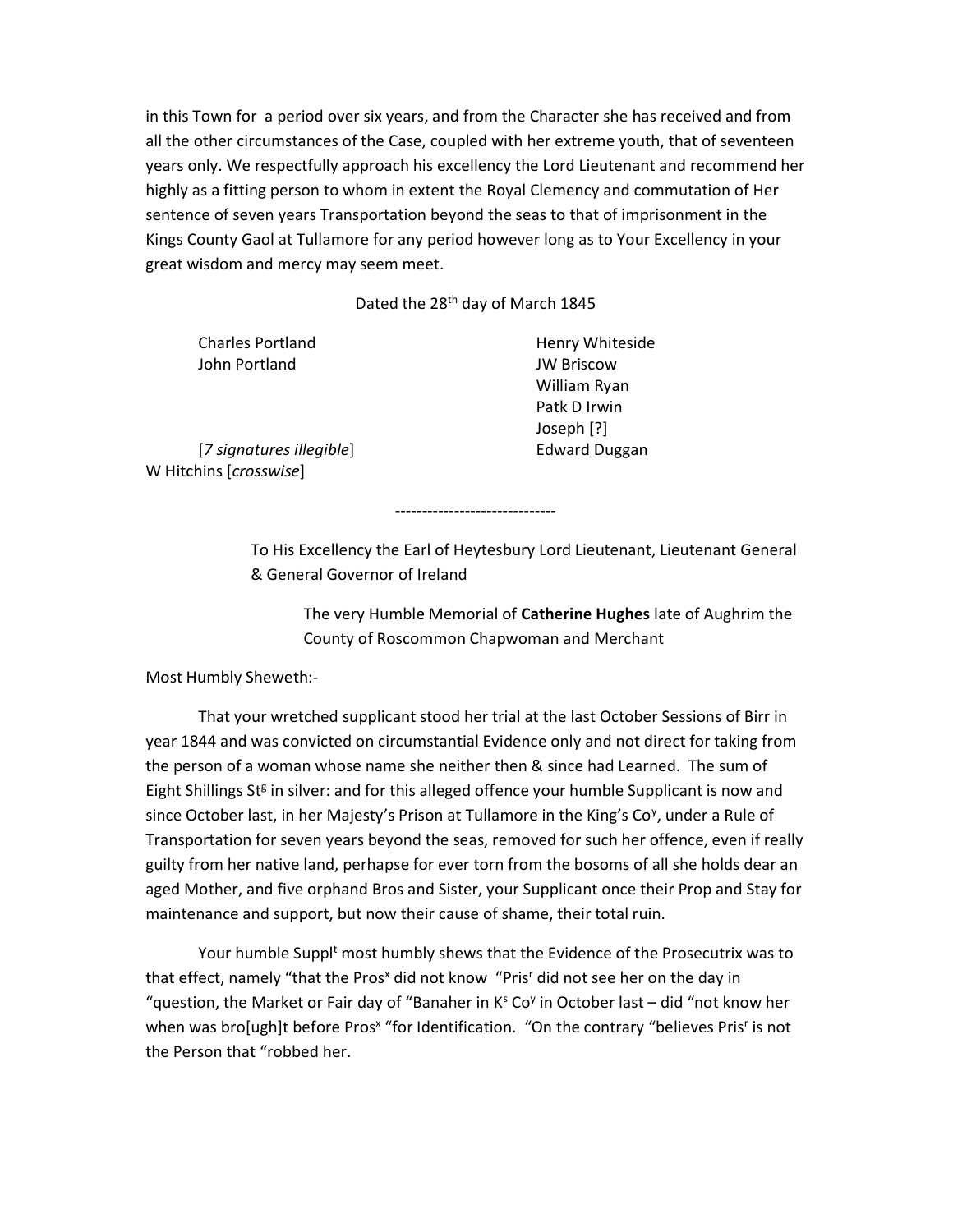The next and only other witness is Constable Hayes of the Police and he swears this, "I arrested the Pris<sup>r</sup>. "I found a little silk bag in her bosom "and in it were three silver shillings. "the Prisoner offered no resist<sup>ce</sup>, and at "once told her name, Catherine Hayes [sic], "it was her proper name she gave me. "She had a Basket with Women's Wear, "for sale. "I made a search in one of "the Rooms on the ground stor[e]y of the "House of Entertainment wherein Pris<sup>r</sup> "was stopping during the fair, and "I found another little Bag with 2 shillings "in it behind some sods of Turf and neither "of the Bags were Identified by prosecutrix "and with this Testimony and this "alone, purely on circumstantial "evidence, deprived for ever of her "liberty, a sentence usual awarded "in cases of Manslaughter, Arson, "Burglarys, Homicides with many "crimes of high character; but how "or why: her unhappy doom differs from "all others, your humble supplicant has still to learn, avowedly and most solemnly denying all Participation or any knowledge whatever of the gang of marauders frequenting fairs.

 May it therefore your Excellency to hear the humble prayer of your within supplicant and having and bearing in your Excellency Clemency the Characters herewith attached that you will serve and hand mercy on her by commuting her sentence of Transportation for seven years to any period of Imprisonment (in this County) how ever long, and as to your Excellency in your wisdom & mercy may seem meet, and your humble and truly wretched supplicant will ever pray

## Catherine Hughes

----------------------------

Tullamore Gaol ) King's County )

Stamped CHIEF SECRETARY'S OFFICE OF DUBLIN

To the Right Honourable Lord Heytesbury Lord Lieutn General & General Governor of Ireland &c.&c.&c.

 The Honourable Memorial of Chathrine Hughs of Tullamore Gaol King's **County** 

 That Memorialist most humbly begs to approach your Excellency and states, that she was Tried upon Circumstantial Evidence & found Guilty and Sentenced to Seven Years Transporation.

 That Memorialist most humbly Implores that you will in your barrister clemency mittigate the sentence to that of Confinement more particularly as Mem<sup>st</sup> was the support of Her widowed Mother and five Helpless Hopeless & Truly distressed & destitute Orphants &c &c.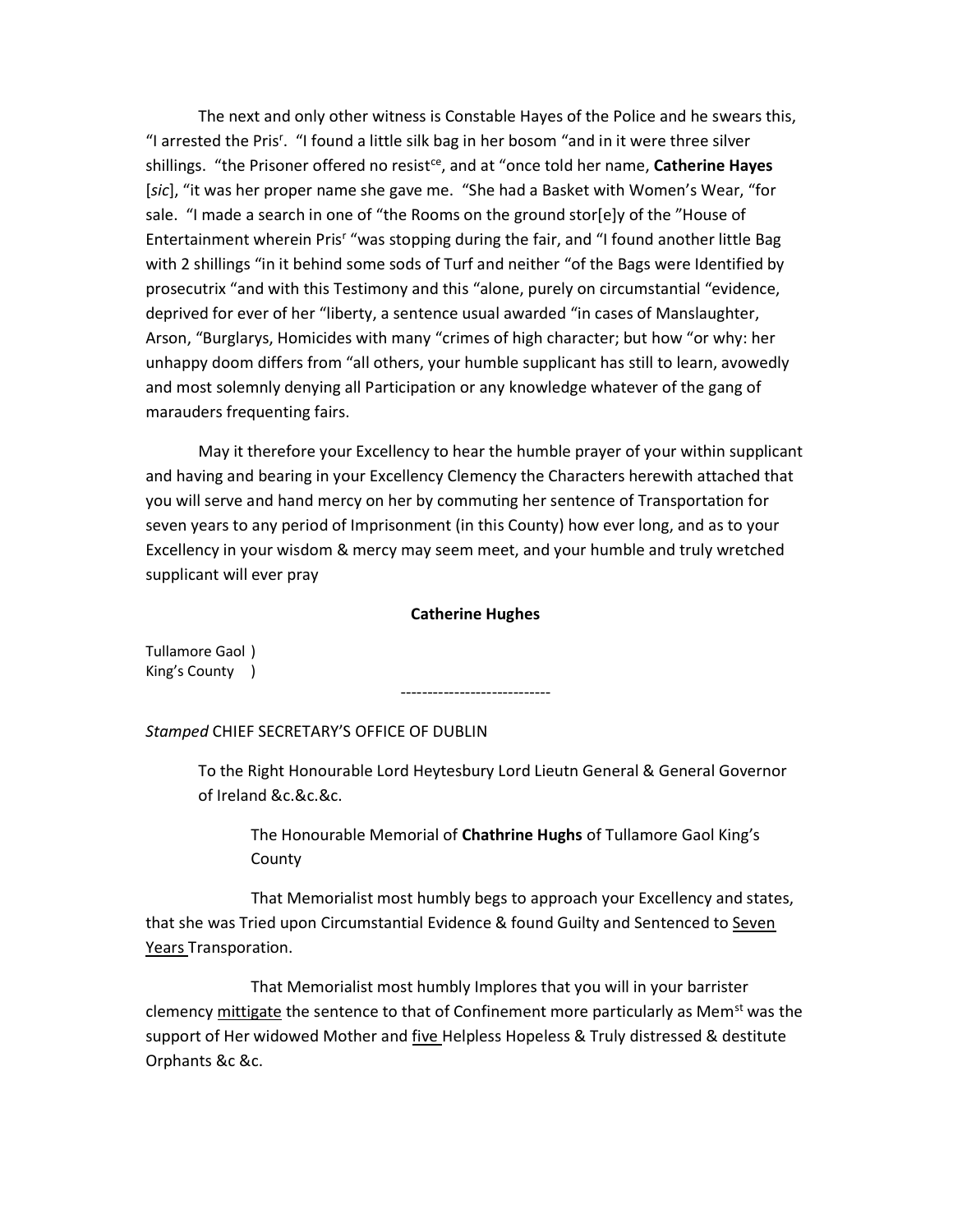A[nd] Memorialist most humbly begs prayers & besighes that in your Excellency's Tender Clemency you will with your usial Philanthrophy feel not only for female weakness but for Mem<sup>st</sup> aged Mother & five wandering Exiles as should they be Houseless God only knows their future fate as Memorialist will ever pray &c.&c.&c.

## Chathrine Hughs

-----------------------------------

W Hitchins 7 Nov/44 Ref<sup>d</sup> to A.B. do HH Law must take its course Heytesbury Nov  $21^{st}$  1844  $AB$  ans<sup>d</sup> do HH Gaoler infor<sup>d</sup> do 22 AWC [above 4 lines crosswise]

| NATIONAL ARCHIVES                  |            | Copyright – not to be published or      |   |    |   |   |   |   |  |   |   |
|------------------------------------|------------|-----------------------------------------|---|----|---|---|---|---|--|---|---|
| <b>IRELAND</b>                     |            | photographically reproduced without the |   |    |   |   |   |   |  |   |   |
|                                    |            | written consent of the Director of the  |   |    |   |   |   |   |  |   |   |
|                                    |            | National Archives of Ireland            |   |    |   |   |   |   |  |   |   |
| Ref: CRF 1844 H34                  | <b>CMS</b> | 1                                       | 2 | 3  | 4 | 5 | 6 | 7 |  | 8 | 9 |
|                                    |            |                                         |   |    |   |   |   |   |  |   |   |
| н                                  | 34         |                                         |   | 44 |   |   |   |   |  |   |   |
| <b>Catherine Hughes</b>            |            |                                         |   |    |   |   |   |   |  |   |   |
| Robbery – 7yrs transp <sup>n</sup> |            |                                         |   |    |   |   |   |   |  |   |   |
| <b>Report of Assistant</b>         |            |                                         |   |    |   |   |   |   |  |   |   |
| Barrister annexed                  |            |                                         |   |    |   |   |   |   |  |   |   |
| Nov 20/                            |            |                                         |   |    |   |   |   |   |  |   |   |
| -----------------                  |            |                                         |   |    |   |   |   |   |  |   |   |
|                                    |            |                                         |   |    |   |   |   |   |  |   |   |

To Her Most Gracious Majesty Victoria the 1<sup>st</sup> Queen of Great Britain & Ireland &c. &c. &c.

The Humble Memorial of Chathrine Hughes Seventeen years of age a Convict in Tullamore Gaol.

 That memorialist most respectfully begs to approach your Majesty and Implores you will with your usial philanthrophy feel not only for memorialist but for the impossible destitution of memorialist's aged Mother and five destitute orphants three of whom are females.

 That memorialist most respectfully states that she was sentenced to Seven Years Transportation at the last October Quarter Sessions held at Birr in the King's County Ireland Charged with taking a few shillings which was not found on the person, and never was charged with any crime before whatsoever. Memorialist most respectfully begs your Majesty will not onely feel for Mem<sup>st</sup> but Her widowed Mother sixty years of age.

 A[nd] your Majesty will see with that deep penetration and wisdom the affecting see of a disolate & disconsolate Mother taking the last and Everlasting advice of the Child whom